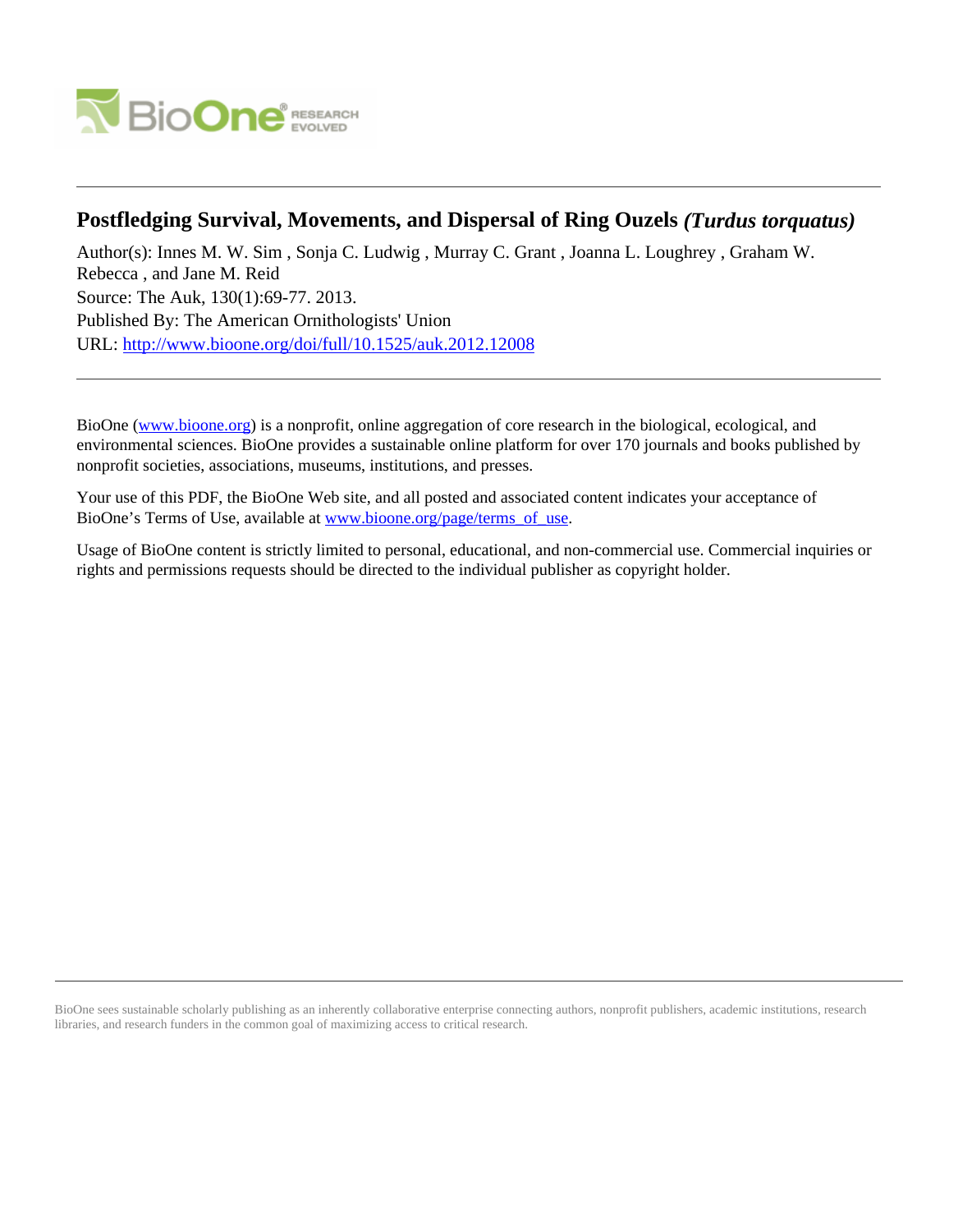

# **POSTFLEDGING SURVIVAL, MOVEMENTS, AND DISPERSAL OF RING OUZELS** *(TURDUS TORQUATUS)*

Innes M. W. Sim,<sup>1,2,4</sup> Sonja C. Ludwig,<sup>1,5</sup> Murray C. Grant,<sup>1,6</sup> Joanna L. Loughrey,<sup>2,6</sup> Graham W. Rebecca,<sup>3</sup> and Jane M. Reid<sup>2</sup>

<sup>1</sup>*Royal Society for the Protection of Birds (RSPB) Scotland, Ground Floor, 2 Lochside View, Edinburgh Park, Edinburgh, EH12 9DH, United Kingdom;* <sup>2</sup>*Institute of Biological & Environmental Sciences, School of Biological Sciences, Zoology Building, University of Aberdeen, Tillydrone Avenue, Aberdeen, AB24 2TZ, United Kingdom; and*

<sup>3</sup>*RSPB Scotland, 10 Albyn Terrace, Aberdeen, AB10 1YP, United Kingdom*

Abstract.—Recent evidence suggests that avian population growth rates may be constrained by low postfledging survival. Therefore, quantifying postfledging mortality and understanding the ecological factors that influence it are fundamental for assessing the relative importance of this life-history stage for population growth and identifying the ecological drivers of population dynamics. We radiotracked 110 juvenile Ring Ouzels (*Turdus torquatus*), a species of high conservation concern in the United Kingdom, to test hypotheses regarding the timing and causes of postfledging mortality and to quantify the timing and magnitude of local movements and dispersal. Juveniles fledged from early-season broods had higher survival during each 4-day period over 116 days postfledging  $(0.952 \pm 0.011$  [SE]) than juveniles fledged from late-season broods  $(0.837 \pm 0.021)$ . Most mortality occurred within the first 3 weeks postfledging, and predation by raptors and mammals was the main apparent cause of mortality, accounting for 59% and 27% of deaths, respectively. Juvenile survival decreased at the age of independence from parental care. Juveniles traveled increasing distances from their nests with time after fledging, and those that fledged early in the season dispersed outside the study area at significantly older ages than those that fledged late in the season. Received 20 January 2012, accepted 12 October 2012.

Key words: dispersal, juvenile, known fate, radiotracking, Ring Ouzel, survival, *Turdus torquatus.*

## **Supervivencia, Movimientos y Dispersión de** *Turdus torquatus* **Después del Emplumamiento**

Resumen.—Evidencia reciente sugiere que las tasas de crecimiento de las poblaciones de aves podrían estar restringidas por la supervivencia después del emplumamiento. Por lo tanto, cuantificar la mortalidad posterior al emplumamiento y entender los factores ecológicos que la influencian es fundamental para establecer la importancia relativa de esta etapa de la historia de vida en el crecimiento poblacional, y para identificar los factores ecológicos que influyen en la dinámica poblacional. Rastreamos por radio a 100 individuos jóvenes de *Turdus torquatus,* una especie de alto interés para la conservación en el Reino Unido, para probar hipótesis relacionadas con el momento y las causas de mortalidad posterior al emplumamiento y para cuantificar el momento y magnitud de los movimientos locales y la dispersión. Los individuos que abandonaron el nido temprano en la temporada tuvieron mayor supervivencia durante cada periodo de 4 días por 116 días posteriores al emplumamiento (0.952 ± 0.011 [SE]) que los de camadas tardías (0.837 ± 0.021). La mayoría de la mortalidad se dio en las tres primeras semanas después del emplumamiento, y la depredación por aves rapaces y mamíferos fue la principal causa aparente de mortalidad. Estas causas fueron responsables del 59% y 27% de las muertes, respectivamente. La supervivencia de los jóvenes disminuyó en la edad de la independencia del cuidado parental. Los jóvenes viajaron distancias más grandes desde sus nidos con el transcurso del tiempo después del emplumamiento, y aquellos que emplumaron temprano en la temporada se dispersaron por fuera del área de estudio a edades significativamente mayores que aquellos que emplumaron tarde en la temporada.

Temporal and spatial variation in prebreeding survival can have important effects on the population dynamics of mammals and birds, yet it is one of the least-studied components of vertebrate demography (Gaillard et al. 1998). Many avian studies

have found that a substantial proportion of prebreeding mortality occurs during the juvenile period, defined here as the period between fledging and dispersal from the natal area some days or weeks later (e.g., Anders et al. 1997, Naef-Daenzer et al. 2001,

4E-mail: innes.sim@rspb.org.uk 5Present address: Konrad Lorenz Research Station, Fischerau 11, 4645 Gruenau, Austria. 6Present address: RPS Planning & Development, Ocean Point One, 4th floor, 94 Ocean Drive, Edinburgh, EH6 6JH, United Kingdom.

*The Auk*, Vol. 130, Number 1, pages 69-77. ISSN 0004-8038, electronic ISSN 1938-4254. © 2013 by The American Ornithologists' Union. All rights reserved. Please direct all requests for permission to photocopy or reproduce article content through the University of California Press's Rights and Permissions website, http://www.ucpressjournals. com/reprintInfo.asp. DOI: 10.1525/auk.2012.12008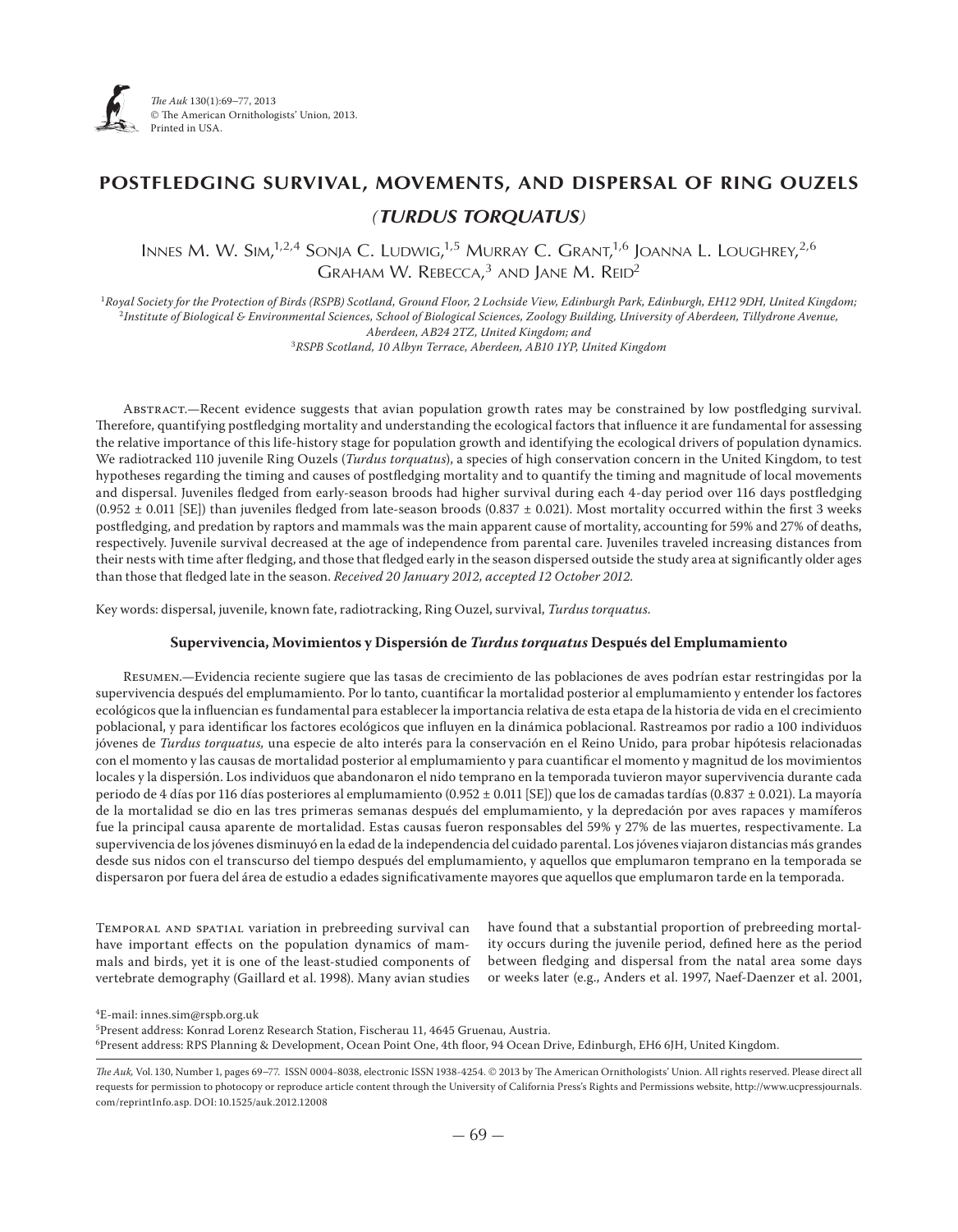Vitz and Rodewald 2011). Population growth rate  $(\lambda)$  may therefore be constrained by survival during this specific period (King et al. 2006, Yackel Adams et al. 2006). A quantification of the magnitude of, and an understanding of the ecological factors that influence, postfledging mortality is key in assessing the relative importance of this life-history stage for population growth, and for identifying ecological drivers of population dynamics and potential mitigating measures for populations of conservation concern (e.g., Anders et al. 1997, Yackel Adams et al. 2006).

A juvenile's survival may depend on its ability to locate suitable habitat for foraging and concealment from predators and, hence, on its ability to move across the landscape (e.g., Anders et al. 1998, Vega Rivera et al. 1998, Vitz and Rodewald 2011). Furthermore, accurate estimation of the magnitude and causes of juvenile mortality requires measurement of juvenile movements, both within and away from the natal area (e.g., Anders et al. 1998, Vitz and Rodewald 2010, Fisher and Davis 2011). Identification of the ecological factors that constrain the juvenile life-history phase therefore requires combined measurement of the timing and causes of mortality, factors that influence survival, and the timing and magnitude of local movements and dispersal from the natal area.

Factors hypothesized to influence juvenile survival rates and the timing of mortality include predation, cessation of parental care, seasonal timing of fledging, body condition at fledging, and brood size, all of which may, in turn, interact with food abundance or availability. Adult passerines of most species lead juveniles to suitable foraging habitat and provide protection from predators for the first few weeks postfledging (Badyaev and Ghalambor 2001). Nonetheless, juveniles can be particularly vulnerable to predation during this period (e.g., King et al. 2006, Ausprey and Rodewald 2011, Hovick et al. 2011). Mortality is hypothesized to further increase when juveniles of some species become fully independent from parental care because of a temporary increase in vulnerability to starvation, predation, or both. Some empirical studies have supported this hypothesis (Sullivan 1989, Anders et al. 1997), but others have not (Kershner et al. 2004), and more data are needed to determine the relative effects of predation and cessation of parental care on juvenile mortality.

Juvenile survival is widely hypothesized to be higher for offspring that fledge early in the season, when environmental conditions may be more favorable and food more abundant (Krementz et al. 1989, Smith et al. 1989, Spear and Nur 1994, Naef-Daenzer et al. 2001, Middleton and Green 2008, Vitz and Rodewald 2011), although this is not always the case (Anders et al. 1997, Green 2001, Yackel Adams et al. 2006). Similarly, juveniles in better body condition at fledging are hypothesized to have higher postfledging survival, because they may be better able to survive periods of food shortage and, by begging and moving about less, avoid predators. Some empirical studies have supported this hypothesis (Nur 1984, Krementz et al. 1989, Smith et al. 1989, Naef-Daenzer et al. 2001, Yackel Adams et al. 2006, Vitz and Rodewald 2011), but, again, others have not (Sullivan 1989, Anders et al. 1997, Kershner et al. ). Finally, juvenile survival has been hypothesized to be negatively related to brood size; increased competition for limited food resources in larger broods may cause a decrease in mean nestling body condition and, thus, compromise survival of juveniles from larger broods (Nur 1984, Smith et al. 1989). Conversely, however, higher-quality parents and/or higher-quality breeding sites may be better able to support larger broods (Holmes et al. 1996), which

may, in turn, lead to a positive relationship between brood size and juvenile survival (Spear and Nur 1994). In summary, there are multiple conflicting predictions regarding relationships between juvenile survival and seasonal patterns of fledging, body condition, and brood size, and, to date, no overarching patterns have been established.

The timing and ecology of juvenile movements, both before independence from parental care and during premigratory dispersal away from the natal area following independence, are even less well-quantified than variation in juvenile survival itself. As expected, distance from the natal nest increased with juvenile age (Kershner et al. 2004, Berkeley et al. 2007, Vitz and Rodewald 2010, Fisher and Davis 2011, Hovick et al. 2011). However, dispersal may occur immediately after fledglings leave the nest (Morton 1991, Lens and Dhondt 1994) in some species, whereas in others, juveniles remain near their natal nest until the start of full seasonal migration (Anders et al. 1998, Vega Rivera et al. 1998, Kershner et al. 2004), presumably using available resources to prepare for the upcoming migration or winter. Data describing the timing of movements is therefore required both to understand the ecological causes and consequences of such movements and to inform estimates of the timing and magnitude of dispersal.

The Ring Ouzel (*Turdus torquatus*) is a red-listed species of high conservation concern in the United Kingdom (Eaton et al. ). Ring Ouzel populations are declining, but the underlying mechanisms are poorly understood (Sim et al. 2010). A recent demographic study indicated that population growth rate (λ) was most sensitive to apparent first-year survival (fledging to age year), which also contributed most to observed variation in  $\lambda$  (Sim et al. 2011). Additionally, most (63-68%) estimated first-year mortality occurred in the first 5 weeks postfledging, which indicates that low juvenile survival through this specific period may substantially affect  $\lambda$  (Sim et al. 2011). Understanding the timing and causes of juvenile mortality may therefore be key to devising effective population management for this species.

We used radiotracking of a large sample of juvenile Ring Ouzels to quantify the timing and causes of postfledging mortality. Radiotelemetry allows the precise location of surviving and dead individuals to be regularly determined with little bias, dispersal events to be confirmed or inferred with relatively high confidence, and specific causes of mortality to be identified. We then tested the hypotheses that juvenile survival would be higher for early- than for late-season broods, increase with improved body condition, but then decrease with increasing brood size, fledge date, and at the transition to parental independence. By continuing to track throughout the postfledging period, we quantified the timing and magnitude of local movements and dispersal from the natal area. We thus integrate factors associated with postfledging survival with quantification of the timing and magnitude of local movements and dispersal.

#### **METHODS**

### **Study Area And Species**

The Ring Ouzel is a medium-sized migratory thrush that breeds in northwest and central Europe and winters in southern Spain and North Africa (Wernham et al. 2002). We studied a population that occupies ~18 km<sup>2</sup> (9  $\times$  2 km) of southern Glen Clunie (56°56'N, 3°25'W), northeast Scotland, from 2006 to 2008. Land use on the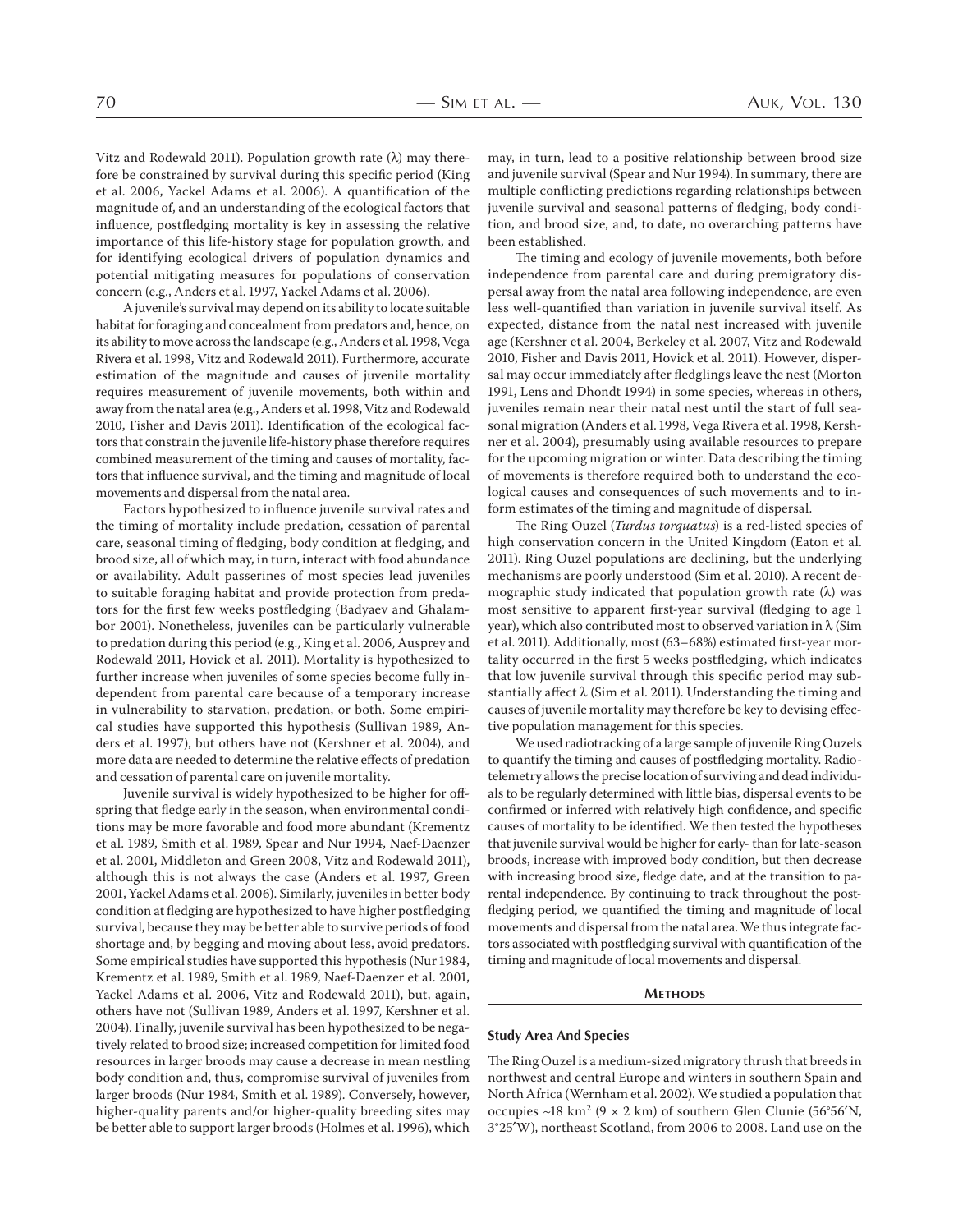valley floor is mainly livestock grazing, with two small conifer plantations, but vegetation cover at higher elevations is a mosaic of heathers (*Calluna vulgaris*, *Erica cinerea*, and *E. tetralix*), Billberry (*Vaccinium myrtillus*), Crowberry (*Empetrum nigrum*), and rough grassland, with numerous crags, scree slopes, and gullies. The valley is managed for sport shooting of Red Grouse (*Lagopus lagopus scoticus*) and Red Deer (*Cervus elaphus*). Gamekeepers effectively eliminate predators such as Red Foxes (*Vulpes vulpes*) and Carrion Crows (*Corvus corone*), but Stoats (*Mustela erminea*) and Weasels (*M. nivalis*) were regularly seen.

In each year, we aimed to locate all Ring Ouzel breeding pairs and nesting attempts. The study area was systematically surveyed, by covering all ground to within 200 m of observers, every 1–2 weeks between mid-April and mid-July (Sim et al. 2011). Ring Ouzels vigorously defend the immediate vicinity of nests, but disputes outside this area are rare (Burfield 2002). In Scotland, breeding adults forage a mean distance of 197 m from the nest, and 95% of foraging locations were within 450 m (Burfield 2002). A successful breeding cycle requires 29-30 days (Burfield 2002), and British Ring Ouzels regularly make two, rarely three, breeding attempts per season (Sim et al. 2012b). "Early" and "late" pairs were defined as those that laid eggs within 30 days of the first laying date and on or after day 31, respectively, in each year (Sim et al. 2011). Egg laying was recorded directly in nests found during laying or hatching, or estimated using known relationships between chick age and wing length and mass (Burfield 2002) or by comparison with photographs of known-age nestlings. During 2006-2008, we located 56 early and 42 late nests before nestlings fledged, comprising 95% and 93% of known successful early and late nests, respectively. We located 84% of nests with eggs and 16% with nestlings. To allow individual identification, 228 nestlings (127 and 101 from early and late nests, respectively), comprising 90% of individuals known to fledge in the study area, were uniquely banded with metal and plastic color bands.

#### **Juvenile Survival and Movements**

To measure juvenile survival and movements during May– September, nestlings were fitted with 1.8-g TW4 single-celled radiotransmitters (Biotrack, Wareham, United Kingdom) just prior to fledging  $(10-14$  days posthatch), at which age brood size (the number of nestlings alive) was recorded. Transmitters were backmounted using an elastic harness with a weak cotton link, to allow tag loss prior to migration. In 2006, 22 late-brood nestlings were fitted with transmitters and appeared to fly as well as color-banded juveniles without transmitters when flushed, and dispersed over similar distances and periods as color-banded siblings. They thus showed no detrimental behavioral effects of radiotransmitters, in common with previous studies (Rae et al. 2009, Gow et al. 2011). Subsequently, a further 23 and 21 early-brood nestlings and 18 and 26 late-brood nestlings were fitted with transmitters in 2007 and 2008, respectively (giving totals of 44 early-nest nestlings from 25 broods and 66 late-nest nestlings from 30 broods, respectively). We aimed to fit transmitters to at least one nestling from all successful broods. All nestlings in broods of 1–2 were fitted with transmitters. In broods of 3-5, nestlings were ranked according to wing length (the best predictor of nestling age; Burfield 2002), and  $2-3$  nestlings were selected at random according to these rankings and fitted with transmitters. Thus, transmitters were fitted to single nestlings in 7 broods, 2 nestlings in 41 broods, and 3 nestlings in 7 broods.

Juveniles with transmitters were tracked and their locations recorded every 3-4 days postfledging, until the individual was found dead, shed the transmitter, or disappeared and was assumed to have dispersed from the study area. Tracking therefore continued throughout the entire postfledging, predispersal, period. Survival estimates presented here therefore differ from those in Sim et al. (2011), in which survival was measured on a weekly basis for 5 weeks postfledging only, and in which "true" first-year survival to recruitment was back-calculated from population-wide demographic data. Individuals were tracked at different times on different tracking days. Transmitters had signal ranges of  $~10$  km with direct line of sight, but more typically 2–3 km depending on terrain, and a battery life of  $\geq 4$  months. We used Advanced Telemetry Systems (ATS; Isanti, Minnesota) scanning receivers attached to car-roof-mounted aerials to provide approximate locations. Hand-held Telonics TR-4 receivers, attached to three-element Yagi antennas, were used to visually locate each individual on foot and record their location using a Garmin global positioning system (GPS) 12 Personal Navigator. Individuals <7 days old postfledging usually "froze" on approach and hid in tall vegetation. However, older individuals flushed on ~90% of occasions, but generally flew <100 m and hid or resumed foraging. On the remaining 10% of occasions, individuals did not fly but hopped away and hid or resumed foraging nearby.

The location from which each juvenile flushed was usually recorded to the nearest 10 m (87% of locations). However, more mobile birds had their initial location estimated to the nearest 100 m (13% of locations). Each located individual was observed for  $~15$  min to determine whether it was dependent on its parents or apparently independent. Juveniles were defined as "dependent" when at least one adult was observed within 100 m, carrying food, or giving agitated alarm calls. Juveniles were classed as "independent" midway between the last observation when at least one parent was present and the first observation when neither parent was seen or heard. On no occasion was a juvenile observed to be dependent after having previously been classed as independent.

Each visual location was plotted onto digital 1:25,000 Ordnance Survey maps in MAPINFO PROFESSIONAL, version (MapInfo, New York), and the distance from the nest calculated (excluding those apparently depredated, because the predator may have moved the dead bird). To locate juveniles that dispersed from the study area, we drove most roads within a 20-km radius once every 2 weeks during early August to early September, using ATS scanning receivers attached to roof-mounted aerials. In addition, we made four aerial searches (two each in mid- to late August 2006 and 2007) within a radius of  $\sim$  40 km, using a fixed-wing aircraft. Any birds detected on these more extensive searches were followed up by searches on foot to confirm their precise location.

#### **Causes and Timing of Mortality**

Remains of juveniles that were found were examined to determine the most likely cause of death. Individuals found in raptor nests, or elsewhere with plucked feathers and bent aerials, were assumed to have been killed by raptors, whereas those located underground in tunnels, under boulders, or in the open with bitten feathers and unbent aerials were assumed to have been killed by mammals (Thirgood et al. 1998). Juveniles with no apparent injuries that were found close to nests or in rivers were assumed to have died from exposure and drowning, respectively, and cases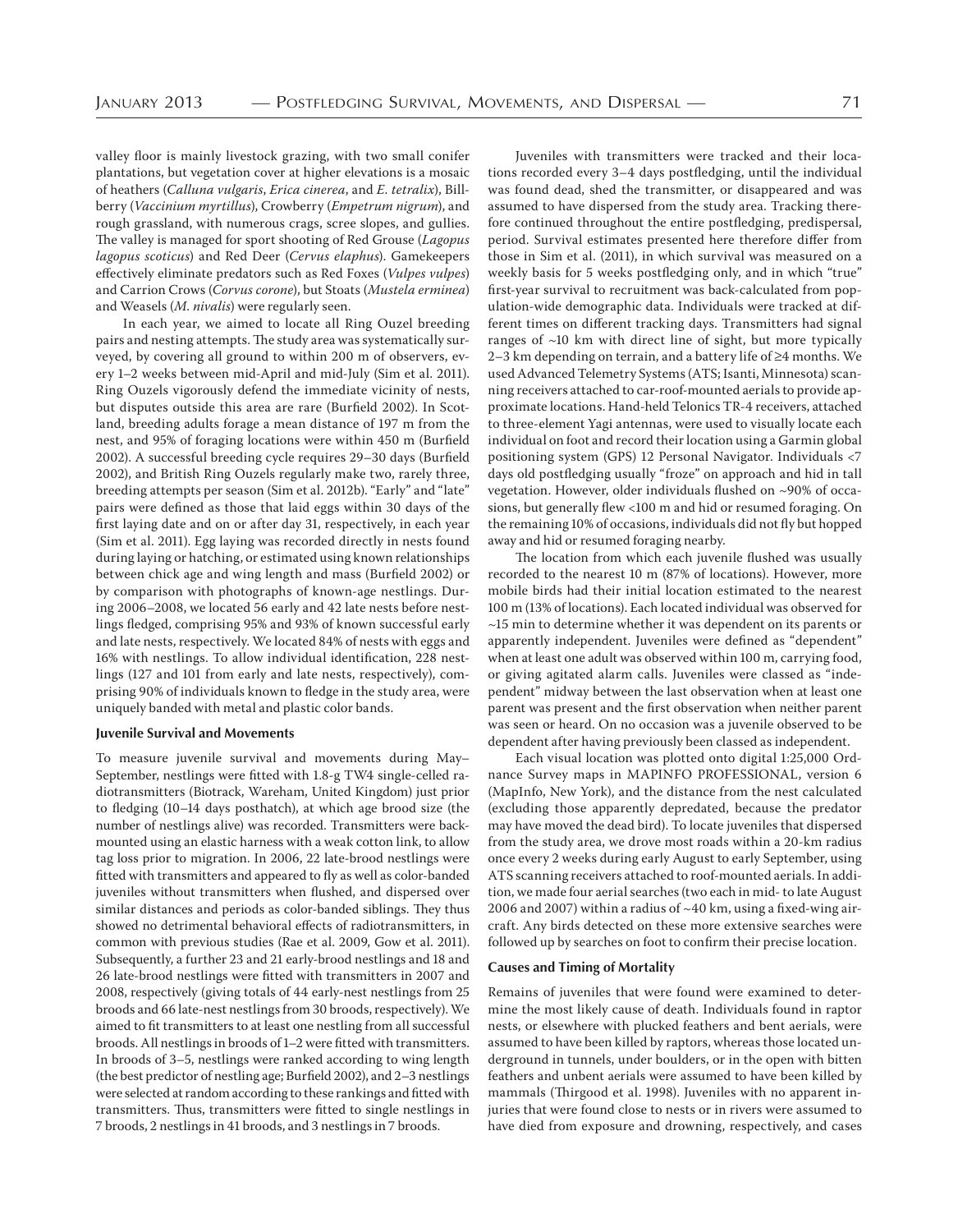of accidental mortality were assigned to the most likely cause of death (see below). Because juvenile location and status (dead– alive) was checked at 3- to 4-day intervals, the timing of mortality was also accurate to within 3-4 days.

#### **Body Condition**

To test whether juvenile survival, or movements within or away from the study area, varied with nestling body condition, we measured a body condition index (BCI) as the residual of a regression of body mass on wing length<sup>3</sup> (body mass =  $67.3 + 0.00001$ <sup>\*</sup> wing length<sup>3</sup>;  $r^2$  = 0.06; Genevois and Bretagnolle 1994). We measured wing length (maximum chord to the nearest 1 mm) and body mass (to the nearest  $0.5$  g, using a Pesola balance) for all nestlings aged  $10-14$  (mean = 12) days posthatch (Burfield 2002).

# **STATISTICAL ANALYSIS**

*Survival analysis*.—We examined variation in juvenile survival over 116 days postfledging ( $29 \times 4$ -day periods, from 21 May to 14 September), after which no individuals fitted with radiotransmitters remained within the study area, using three different sets of known-fate models in Program MARK, version 5.1 (White and Burnham 1999). Known-fate models assume (1) that the fate of each individual is known with certainty (although "missing" individuals can be censored during the period they are not found, and re-enter the data set when they are relocated) and (2) that the fates of individuals are independent. When individual survival probabilities are not independent, estimated effects are unbiased, but variances are biased downward because of extrabinomial variation or overdispersion of the data (Tsia et al. 1999). Biologically, overdispersion might be expected if the fates of different brood members covary. We tested for significant violation of the assumption of independence by estimating overdispersion ( $\hat{c}$ ) as  $\chi^2$ /df, where  $\chi^2$  is the summation of partial chi-square values ([observed – expected]<sup>2</sup>/[expected]) calculated for each possible outcome of losses within tagged brood sizes of 1, 2, or 3 young (9 possible outcomes). Expected values were calculated as  $(n/r)p^{r}(1-p)^{n-r}$ , where *n* is brood size, *r* is the number of young surviving to independence, and *p* is the survival rate between fledging and independence (Wiens et al. 2006). There was no evidence of overdispersion ( $\chi^2$  = 11.17, df =  $8, P = 0.19$ ). Individual fates were therefore treated as independent. Five individuals were temporarily censored for up to two consecutive 4-day periods for which they were unobserved before being relocated.

Candidate models were selected following examination of the literature and were designed to test *a priori* hypotheses (Table S1, supplementary material with the online version of this article; see Acknowledgments). The first set of models tested for effects of fixed factors year (2006, 2007, or 2008) and brood season (early or late), and covariates brood size (mean =  $3.45 \pm 0.07$ , range: 1-5) and BCI (mean =  $0.00 \pm 0.37$  g, range:  $-11.87$  to 8.77 g), on juvenile survival. In this set of models, each juvenile encounter history began on its specific fledging date. We first tested the relative support for models in which survival was constant or varied across all 29 four-day periods. We then tested for effects on survival of the above covariates and factors on their own, when added to one another and including all possible two-way interactions.

The second and third sets of models tested for effects of age on survival, so fledging date was classified as day 1 for each juvenile's encounter history. The second set of models tested for effects of BCI through the first 4, 8, and 12 days postfledging, on survival of early, late, and all broods. The third set of models tested for effects of independence from parents on survival of early, late, and all broods. Individuals were included in this analysis up until their last recorded location within the study area (i.e., they were rightcensored after apparently dispersing). The saturated models fitted the data perfectly, and there is no goodness-of-fit test for such data (Cooch and White 2008).

*Movement analysis*.—We wished to test for an effect of distance moved by juveniles by 26 days of age (the oldest age at which all juveniles were still dependent on their parents) on survival; however, it was not possible to model the effect of the time-varying covariate distance moved. Therefore, we modeled the effects of year, brood season (early vs. late), brood size, and BCI on (1) the distance juveniles moved from their nest by 26 days of age and (2) their age at assumed dispersal out of the study area. Both response variables were  $log<sub>10</sub>$  transformed to normalize their distributions, and breeding site was specified as a random effect to account for potential non-independence of juveniles fledging from the same site in different years. We tested for effects on these two response variables of the above covariates and factors on their own, when added to one another, and including all possible two-way interactions.

Akaike's information criterion adjusted for small sample size  $\left(\mathrm{AIC}_c\right)$  was used for all the above models to identify the bestsupported model that included the parameters of interest (Burnham and Anderson 2002). The model with the lowest  $\mathrm{AIC}_{_\mathrm{c}}$  was judged the best-supported model. When differences in  $\mathrm{AIC}_\mathrm{c}(\Delta\mathrm{AIC}_\mathrm{c})$  scores between models were <2.0, models were considered statistically indistinguishable. However, although models with  $\Delta\text{AIC}_\text{c}$  ≥2.0 and ≤7.0 were considered to have less support, they may still offer insight into observed patterns (Burnham and Anderson 2002).

Because some models included two-way interactions, averaging across main effects within model sets was inappropriate. In the first survival model and the two movement-analysis models, brood season and fledging date were highly correlated (survival model:  $r = 0.92$ , distance from nest model:  $r = 0.92$ , age at dispersal model:  $r = 0.90$ ; all  $P < 0.0001$ ). Because there was greater support for models with brood season, as opposed to fledging date (or fledging date<sup>2</sup>), as a univariate predictor, fledging date and fledging date<sup>2</sup> were not considered further. Means are presented  $\pm$  SE unless otherwise stated.

#### **RESULTS**

*Variation in juvenile survival*.—The best-supported model within the first set indicated that juvenile survival of early-season broods was higher during each 4-day period over 116 days postfledging  $(0.952 \pm 0.011)$  than that of late-season broods  $(0.837 \pm 0.021)$ ; Table 1 and Fig. 1; Table S2, supplementary material with the online version of this article; see Acknowledgments). However, early-season juveniles were tracked for much longer than late-season juveniles. Survival probabilities calculated over equivalent 44-day periods postfledging (when ≥5 individuals from both groups were tracked; Fig. 1) were  $0.942 \pm 0.013$  and  $0.834 \pm 0.022$  for early- and lateseason juveniles, respectively.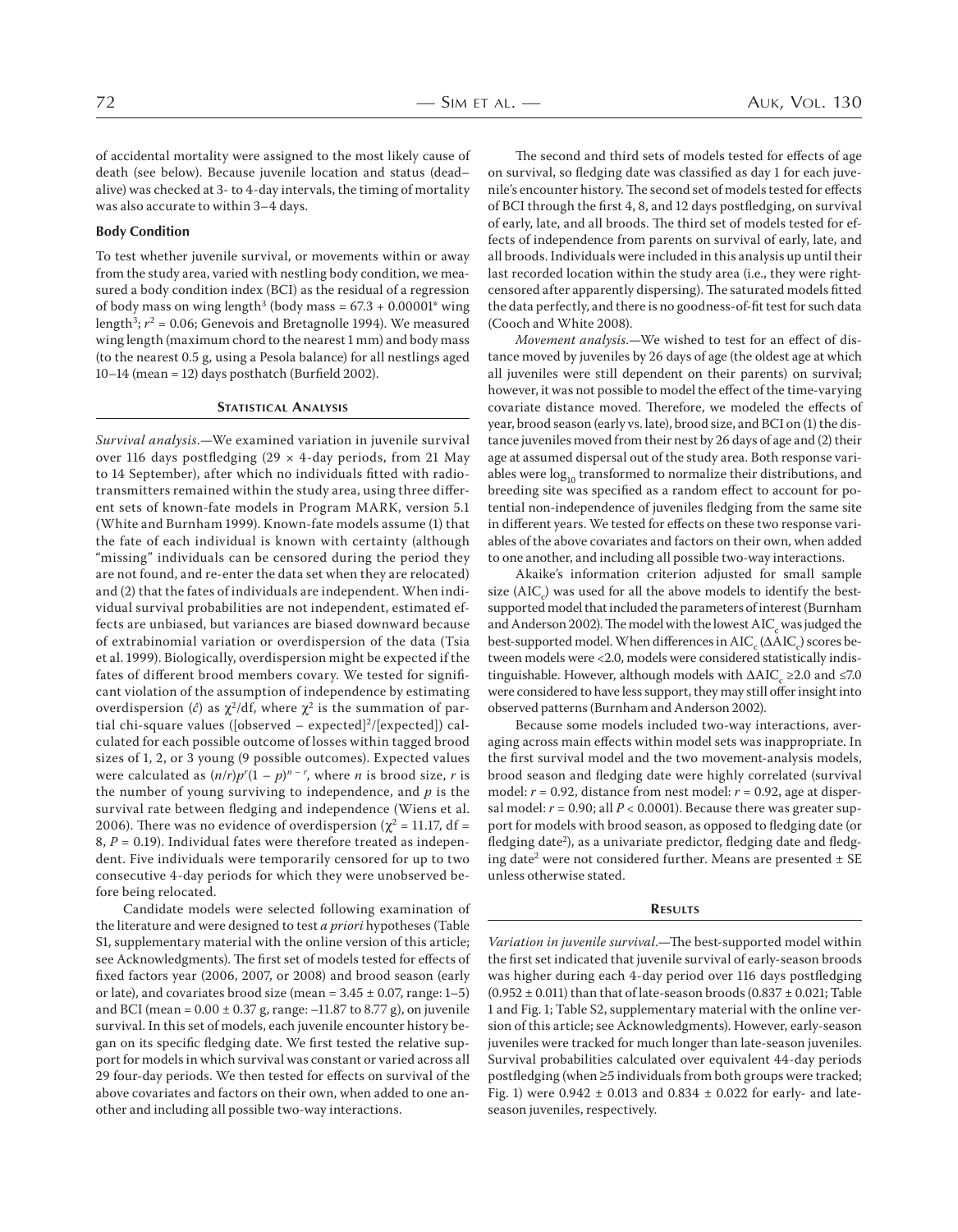TABLE 1. Known-fate models used to estimate juvenile survival during 116 (29  $\times$  4-day periods) days postfledging, in relation to year (yr; 2006, 2007, or 2008), brood season (br; early or late), brood size (bs), and body condition index (BCI) and with full time dependence (time) for Ring Ouzels in northeast Scotland, 2006–2008. For models in this table, and in Tables 3 and 4, asterisks indicate main effects plus two-way interactions. For all models, only those with  $\Delta AIC_c \leq 7$  are shown, and the best-supported model is indicated in bold. Regression coefficients of estimated linear change ( $β$  ± SE) are provided for models that include covariates.  $k =$  number of parameters and  $w_i =$  AIC<sub>c</sub> weight.

| Model                | k           | $AIC_{\alpha}$ | $\triangle$ AIC | $W_{i}$ | Deviance | $\beta \pm S E$ |
|----------------------|-------------|----------------|-----------------|---------|----------|-----------------|
| $\varphi(br)$        | $\mathbf 2$ | 437.10         | 0.0             | 0.253   | 433.08   |                 |
| $\varphi$ (br + bs)  | 3           | 437.46         | 0.4             | 0.211   | 431.42   | $0.22 \pm 0.17$ |
| $\varphi$ (br + BCI) | 3           | 437.88         | 0.8             | 0.171   | 431.84   | $0.04 \pm 0.03$ |
| $\varphi$ (br + yr)  | 4           | 438.59         | $1.5\,$         | 0.120   | 430.54   |                 |
| $\varphi(br^*yr)$    | 5           | 439.10         | 2.0             | 0.093   | 429.02   |                 |
| $\varphi(br^*bs)$    | 4           | 439.15         | 2.1             | 0.090   | 431.10   |                 |
| $\varphi$ (br*BCI)   | 4           | 439.89         | 2.8             | 0.063   | 431.83   |                 |

Five other models were moderately well supported ( $\Delta\text{AIC}_{\text{c}}$  = 0.4-2.1), including positive effects of brood size and BCI, and twoway interactions between brood season and year and between brood season and brood size (Tables 1 and S2). Survival was similar for early broods in 2007 and 2008, and for late broods in 2006 and 2007, but late-brood survival in 2008 was considerably lower. In addition, the relationship between brood-season survival and brood size was stronger for early than for late broods.

The best-supported model within the second set indicated that both early- and late-brood juvenile survival for the first 8 days postfledging were positively associated with higher BCI at fledging (Table 2; Table S3, supplementary material with the online version of this article; see Acknowledgments). However, five more models were moderately well supported ( $\Delta\text{AIC}_{\text{c}}$  = 0.2-1.6), including positive effects of BCI on survival of early and late broods for 12 days, on late broods only for 4, 8, and 12 days postfledging, and brood-specific survival without an additional effect of BCI (Tables 2 and S3). However, in all models in which BCI was included as a covariate, estimated effects of BCI at fledging on both early- and late-brood juvenile survival were relatively small, and 95% confidence intervals overlapped zero (Tables 2 and S3). Indeed, the most parsimonious model



FIG. 1. Probability of early-season (filled symbols) and late-season (open symbols) juvenile survival  $(\pm$  SE) in 4-day periods (e.g., figure presented for age 17 indicates survival during 14–17 days), during 2006–2008, in Ring Ouzels in northeast Scotland. Data are presented only for periods in which ≥5 juveniles were being tracked (i.e., 80 days for early- and 44 days for late-season juveniles).

in the set, that which distinguished simply between early and late broods (Table 2, model 5), performed as well as models that included BCI.

The best-supported model within the third set indicated that late-brood juvenile survival decreased at independence  $(26-33)$ days), from  $0.867 \pm 0.022$  to  $0.731 \pm 0.054$  (Tables 3 and SI 4; Fig. 1). However, a model indicating a decrease in both early-brood (from  $0.952 \pm 0.011$  to  $0.949 \pm 0.029$  and late-brood survival at independence was moderately well supported ( $\Delta AIC_{c} = 2.0$ ; Tables 3 and SI 4; Fig. 1). Early broods became independent at a marginally significantly older age (32  $\pm$  1 days) than late broods (30  $\pm$  1 days;  $χ² = 3.98, P = 0.05$ ; there was no significant effect of year ( $χ² = 0.53$ ,  $P = 0.75$ ) or a two-way interaction between year and brood season  $(\chi^2 < 0.01, P = 0.99).$ 

*Causes and timing of mortality*. - Of the 110 juveniles fitted with transmitters,  $71\,(64.6\%)$  were found dead,  $32\,(29.1\%)$  were lost track of and assumed to have dispersed outside the study area, five (4.5%) shed their transmitters within the study area, and two (1.8%) transmitters stopped working prematurely (juveniles could still be identified by individual color bands). Of the 71 found dead,  $42$  (59.2%) and 19 (26.8%) were killed by raptors and mammals, respectively. A further six (8.4%), two (2.8%), and two (2.8%) died of

TABLE 2. Known-fate models used to test whether juvenile survival during 116 days postfledging varied in relation to whether an individual was from an early-season (e) or a late-season (l) brood, plus additive effects of body condition index (BCI) on survival to 4 (BCI 14–17), 8 (BCI 14–21), and 12 (BCI 14–25) days postfledging, for Ring Ouzels in northeast Scotland, 2006–2008.  $k$  = number of parameters and  $w_i$  = AIC<sub>c</sub> weight.

| Model                                    | k | $AIC_c$ | $\triangle$ AIC | W.    | Deviance | $e \beta \pm SE$ | $\beta \pm SE$  |
|------------------------------------------|---|---------|-----------------|-------|----------|------------------|-----------------|
| $\phi$ (e + BCl 14-21, l + BCl 14-21)    | 3 | 436.15  | 0.0             | 0.184 | 430.12   | $0.10 \pm 0.06$  | $0.10 \pm 0.06$ |
| $\varphi$ (e., I + BCI 14-21)            |   | 436.31  | 0.2             | 0.171 | 430.28   |                  | $0.10 \pm 0.06$ |
| $\varphi$ (e + BCl 14–25, l + BCl 14–25) |   | 436.52  | 0.4             | 0.153 | 430.49   | $0.08 \pm 0.05$  | $0.08 \pm 0.05$ |
| $\varphi$ (e., 1 + BCI 14-25)            |   | 436.53  | 0.4             | 0.153 | 430.50   |                  | $0.08 \pm 0.05$ |
| $\varphi$ (e., l.)                       |   | 437.10  | 0.9             | 0.115 | 433.08   |                  |                 |
| $\varphi$ (e., I + BCI 14-17)            |   | 437.78  | 1.6             | 0.082 | 431.75   |                  | $0.09 \pm 0.08$ |
| $\varphi$ (e + BCI 14-17, l + BCI 14-17) |   | 438.38  | 2.2             | 0.061 | 432.35   | $0.07 \pm 0.07$  | $0.07 \pm 0.07$ |
| $\varphi(e + BC114-17, l.)$              |   | 438.81  | 2.7             | 0.050 | 432.77   | $-0.10 \pm 0.18$ |                 |
| $\varphi(e + BC114 - 21, l)$             |   | 438.91  | 2.8             | 0.047 | 432.87   | $0.07 \pm 0.15$  |                 |
| $\varphi$ (e + BCI 14-25, l.)            |   | 439.00  | 2.8             | 0.045 | 432.96   | $0.04 \pm 0.12$  |                 |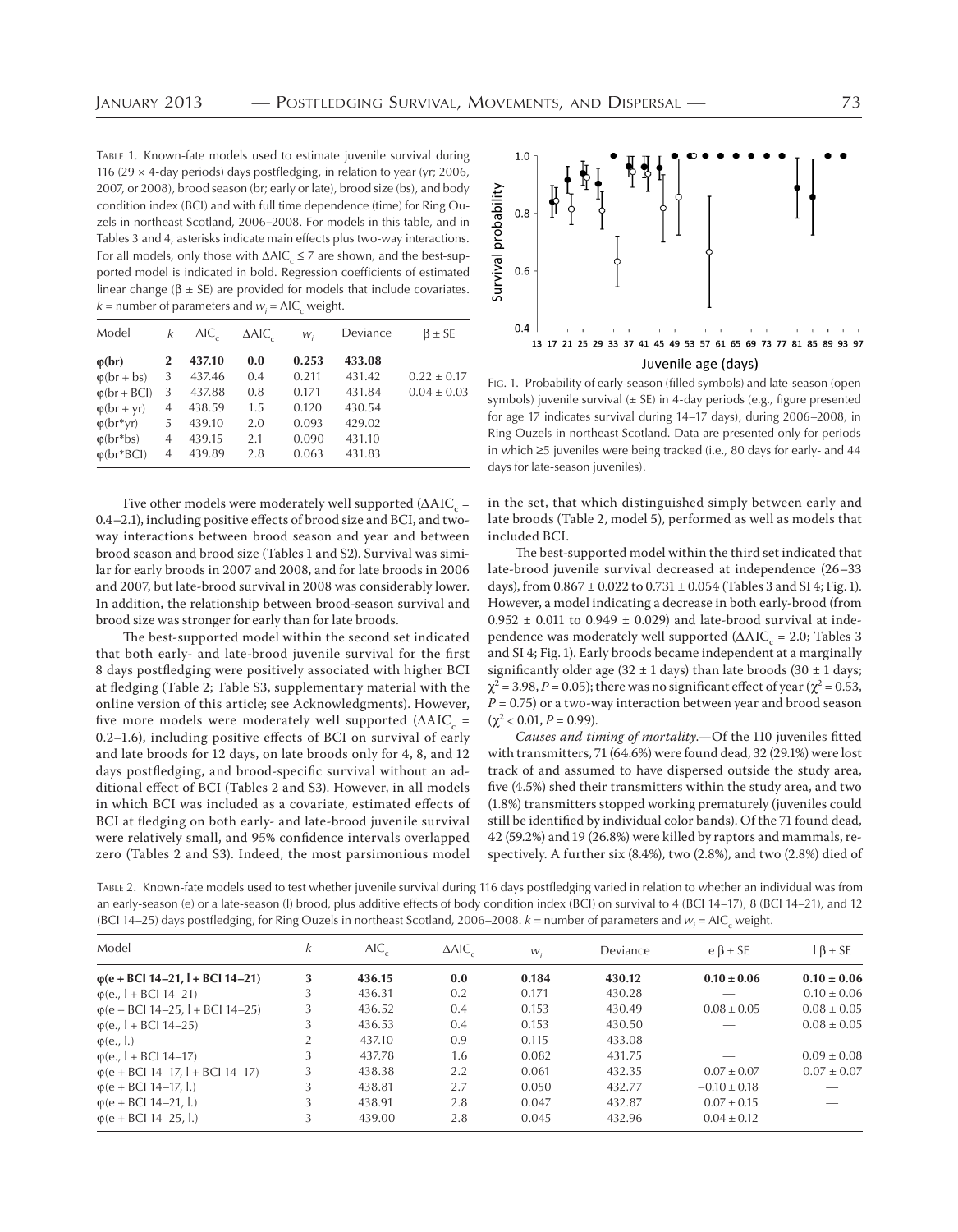TABLE 3. Known-fate models used to test whether early-brood (e) or latebrood (l) juvenile survival during 116 days postfledging changed markedly at the approximate age of independence (26–33 days of age) in Ring Ouzels in northeast Scotland, 2006–2008. For example, for early broods: e. and  $e^*26-33$  = constant survival and marked change in survival at 26– 33 days.  $k =$  number of parameters and  $w_i =$  AIC<sub>c</sub> weight.

| Model                            |   | $AIC_{\circ}$ | $\triangle$ AIC | W,    | Deviance |
|----------------------------------|---|---------------|-----------------|-------|----------|
| $\phi$ (e., $\frac{1*}{26-33}$ ) | 3 | 432.72        | 0.0             | 0.659 | 426.68   |
| $\varphi$ (e*26–33, l*26–33)     | 4 | 434.73        | 2.0             | 0.241 | 426.67   |
| $\varphi$ (e., l.)               |   | 437.10        | 4.4             | 0.073 | 433.08   |
| $\varphi(e^*26-33, l.)$          | 3 | 439.10        | 6.4             | 0.027 | 433.07   |

exposure, drowning, and accidental deaths (one each trampled by a deer and strangled by its harness), respectively (Fig. 2).

The majority (30) of deaths by raptors could not be attributed to a specific species. However, the remains of 12 juveniles and/or their radiotransmitters were found in, or within 100 m of, Buzzard (*Buteo buteo*;  $n = 8$ ), Eurasian Kestrel (*Falco tinnunculus*;  $n = 3$ , and Eurasian Sparrowhawk (*Acccipiter nisus*;  $n =$ ) nests, which strongly suggests that these were the predators. The 19 deaths by mammals could not be attributed to a specific species. However, a minimum of 12 (63%) were likely killed by mustelids (Stoats and Weasels), because they were found in situations inaccessible to Red Foxes, such as small holes or deep in boulder scree.

A smaller proportion of early-brood (18/44, 41%) than of late-brood (43/66, 65%) juveniles was depredated ( $\chi^2 = 5.34$ ,  $P = 0.02$ ). Mammals were the main predator of juveniles during the first 4 days postfledging  $(8/11, 73%)$ , with raptors the main predator during the following 28 days postfledging (34/43, 79%; Fig. S1, supplementary material with the online version of this article; see Acknowledgments). Mortality, apparently from exposure, drowning, and accident, occurred during the first 8 days postfledging (Fig. 2).

*Juvenile movements and dispersal*.—Within the study area, both early- and late-brood juveniles traveled increasingly far from their nests as they aged (Fig. 3). Early-brood juveniles moved median distances of 110 m (range:  $44-463$ ,  $n = 23$ ) by age 18 days, 321 m (range: 81–1,323,  $n = 21$ ) by 26 days, and 2,627 m (range:



FIG. 2. Apparent causes of mortality for 71 juvenile Ring Ouzels fledged in early- or late-season broods and fitted with radiotransmitters during 2006–2008 in northeast Scotland.



FIG. 3. Relationship between early-season (filled symbols) and lateseason (open symbols) juvenile age and median distance  $(\pm$  first and third quartiles) found from the nest, within the study area, in 4-day periods during 2006–2008, in Ring Ouzels in northeast Scotland. Data are presented only for periods in which ≥5 individuals from early- or late-season broods were monitored.

1,547–5,776,  $n = 5$ ) by 94 days (Fig. 3). Late-brood juveniles moved median distances of  $150$  m (range:  $25-913$ ,  $n = 27$ ) by age 18 days, and  $471 \text{ m}$  (range:  $86 - 1,843$ ,  $n = 24$ ) by 26 days (Fig. 3).

The best-supported model testing for hypothesized effects on distance moved by individuals by age 26 days indicated a twoway interaction between year and brood size (Table 4; Table S5, supplementary material with the online version of this article; see Acknowledgments). There was a positive association between distance moved and brood size in 2006 and 2008, but a negative association in 2007. However, four more models were moderately well supported ( $\Delta AIC_c = 0.6{\rm -}2.1$ ), including a two-way interaction between year and brood season, positive effects of brood season and negative effects of BCI, and their additive effects (Tables 4 and S5). Only late broods were fitted with transmitters in 2006 and there were positive, and weak negative, associations between

TABLE 4. Models testing for variation in  $Log<sub>10</sub>$  distance from the nest (m) moved by juveniles by age 26 days (the oldest age at which all juveniles were still dependent on their parents) in relation to year (yr), brood season (br), brood size (bs), and body condition index (BCI) in Ring Ouzels in northeast Scotland, 2006–2008.  $k =$  number of parameters and  $w_i =$  AIC<sub>c</sub> weight.

| Model      | k              | $AIC_{c}$ | $\triangle$ AIC | $W_i$ | Deviance | $\beta \pm SE$         |
|------------|----------------|-----------|-----------------|-------|----------|------------------------|
| $yr * bs$  | 5              | 63.74     | 0.0             | 0.269 | 123.34   |                        |
| $yr * br$  | 5              | 64.37     | 0.6             | 0.196 | 124.60   |                        |
| Br         | $\overline{2}$ | 64.46     | 0.7             | 0.187 | 124.38   |                        |
| br + BCI   | 3              | 65.77     | 2.0             | 0.097 | 127.40   | $-0.03 \pm 0.01$       |
| BCI        | 2              | 65.79     | 2.1             | 0.096 | 127.44   | $-0.03 \pm 0.01$       |
| $br + bs$  | 3              | 67.82     | 4.1             | 0.035 | 131.50   | $-0.01 \pm 0.07$       |
| Bs         | 2              | 68.13     | 4.4             | 0.030 | 132.12   | $-0.04 \pm 0.07$       |
| $yr + br$  | 4              | 68.58     | 4.8             | 0.024 | 133.00   |                        |
| Yr         | 3              | 69.19     | 5.5             | 0.018 | 134.24   |                        |
| $bs + BCI$ | 3              | 69.37     | 5.6             | 0.016 | 134.60   | $-0.02 \pm 0.06$ (bs)  |
|            |                |           |                 |       |          | $-0.03 \pm 0.01$ (BCI) |
| $br * bs$  | 4              | 69.82     | 6.1             | 0.013 | 135.50   |                        |
| $yr + BCI$ | 4              | 70.50     | 6.8             | 0.009 | 136.86   | $-0.03 \pm 0.01$       |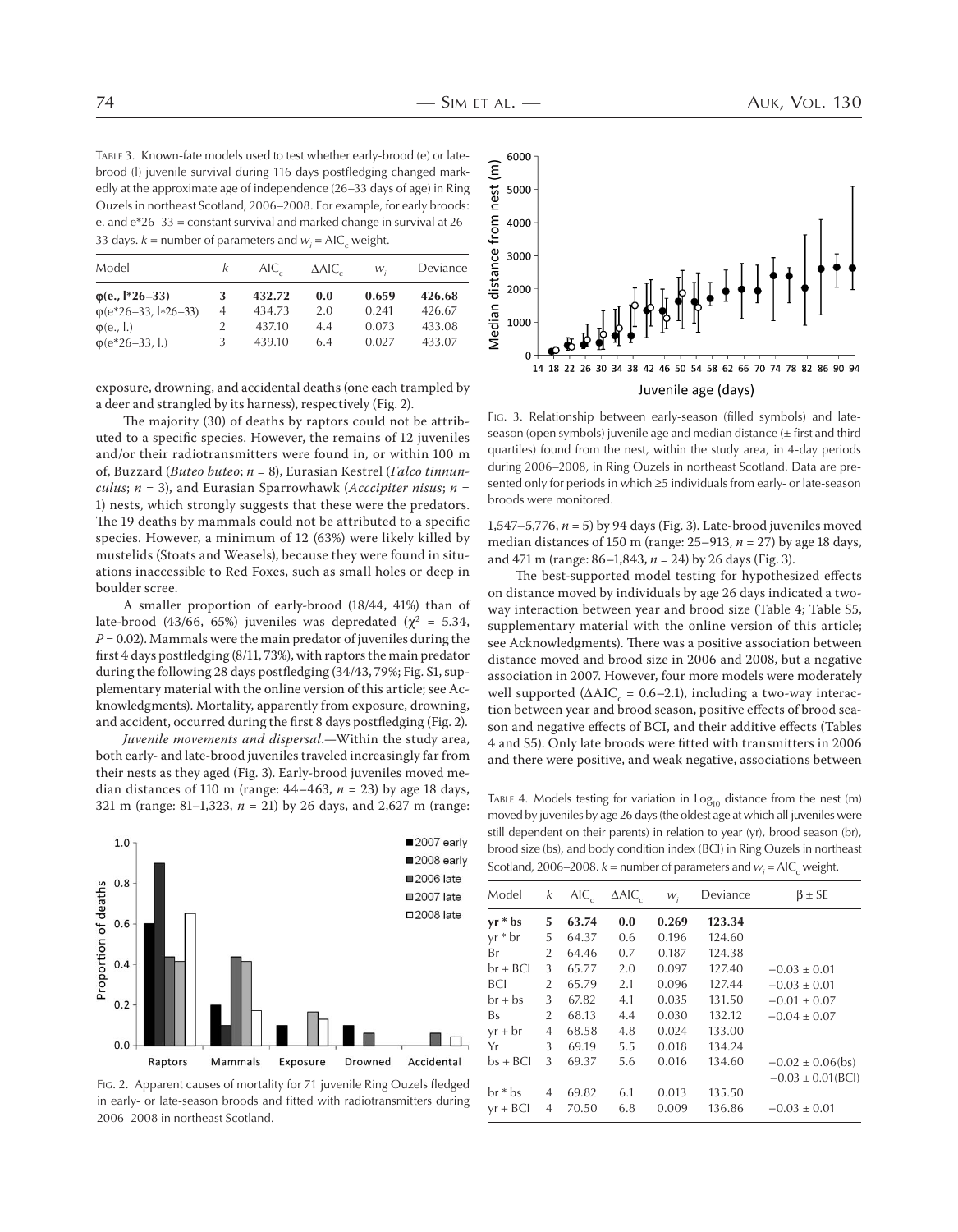TABLE 5. Model testing for variation in  $Log<sub>10</sub>$  age at assumed dispersal outside the study area, in relation to year (yr), brood season (br), brood size (bs), and body condition index (BCI), for Ring Ouzels in northeast Scotland, 2006–2008.  $k =$  number of parameters and  $w_i =$  AIC<sub>c</sub> weight.

|  |                          |       | Model $k$ AIC $\Delta AIC$ , $w_i$ Deviance | $\beta \pm S E$ |
|--|--------------------------|-------|---------------------------------------------|-----------------|
|  | $br + bs$ 3 $-32.40$ 4.1 | 0.104 | br 2 $-36.46$ 0.0 0.788 $-77.22$<br>-69.10  | $0.03 \pm 0.03$ |
|  | $yr + br$ 4 $-29.78$ 6.7 |       | $0.028 -63.86$                              |                 |

distance moved and brood season in 2007 and 2008, respectively. Clearly, multiple factors are associated with the distance from the nest moved by this age, and these apparently vary among years. All juveniles were independent by 38 days of age.

The best-supported model testing for effects of various factors on age of dispersal outside the study area indicated that early-season juveniles dispersed outside the study area at a significantly older age than-late season juveniles (Table 5; Table S6, supplementary material with the online version of this article; see Acknowledgments). In 2006, four late-brood juveniles, aged  $46-66$  days, were located  $6.9-15.5$  km to the north (2) and west  $(2)$  of the study area, and in 2007 two late-brood juveniles, aged 44 and 62 days, were located 6.1 km to the north and 13.6 km to the south of the study area, respectively. No juveniles were found during searches outside the study area in 2008.

#### **DISCUSSION**

Our radiotracking of 110 juvenile Ring Ouzels for up to 116 days postfledging constitutes one of the largest and longest passerine tracking studies to date. Juvenile Ring Ouzels from early broods were more likely to survive than those from late broods, with predation being the main apparent cause of mortality. Survival of juveniles, particularly those from late broods, temporarily decreased at the age of independence. Juveniles traveled increasingly far from their nests with time since fledging, and individuals that fledged from larger broods later in the season and with lower body condition tended to move farthest while dependent on their parents. Juveniles that fledged early in the season dispersed outside the study area at a significantly older age than those that fledged later on.

*Variation in juvenile survival with brood season and brood size*.—Juvenile Ring Ouzels that fledged from early broods had higher survival probabilities than those that fledged from late broods, as observed in European Starlings (*Sturnus vulgaris*; Krementz et al. 1989), Western Gulls (Larus occidentalis; Spear and Nur 1994), Great Tits (Parus major; Smith et al. 1989), Coal Tits (Periparus ater; Naef-Daenzer et al. 2001), American Dippers (*Cinclus mexicanus*; Middleton and Green 2008), and Ovenbirds (*Seiurus aurocapilla*; Vitz and Rodewald 2011). However, Anders et al. (1997) found no association between juvenile survival and fledging date in Wood Thrushes (*Hylocichla mustelina*); and juvenile Brown Thornbill (*Acanthiza pusilla*; Green 2001), Lark Bunting (Calamospiza melanocorys; Yackel Adams et al. 2006), and Worm-eating Warbler (*Helmitheros* vermivorum; Vitz and Rodewald 2011) survival increased as the season progressed.

Many factors (e.g., food supply, predation rates, and environmental conditions) likely influence the survival of fledglings (e.g., Green and Cockburn 2001, Naef-Daenzer et al. 2001, Yackel Adams et al. 2006, Vitz and Rodewald 2011). In Ring Ouzels, higher survival of early-season juveniles than of late-season individuals was apparently associated with reduced predation rates, rather than increased food abundance (Sim et al. 2012a).

We also found a positive association between brood size and juvenile survival. This contrasts with the negative relationship observed in two studies, where increased competition for limited food resources in larger broods caused a decrease in mean nestling body condition in Blue Tits (Cyanistes caeruleus; Nur 1984) and Great Tits (Smith et al. 1989) and, thus, reduced survival of juveniles from broods of larger size. However, brood size and subsequent juvenile survival may be higher for individuals reared by higher-quality parents and/or in higher-quality breeding sites (Holmes et al. 1996, Green 2001). Indeed, a positive relationship between brood size and juvenile survival was found in Western Gulls, with the advantage of hatching into a large brood considered to reflect a direct effect (competitive abilities may covary positively with brood size due to interaction between siblings), and/or an indirect effect (parental quality; Spear and Nur 1994). In Ring Ouzels, the higher survival of juveniles from larger broods most likely reflects positive effects of parental and/or foraging habitat quality.

*Variation with body condition*.—Low food availability is one possible cause of low juvenile survival, with effects being either direct (through starvation) or indirect. However, we found no compelling evidence that postfledging survival varied with nestling body condition in Ring Ouzels. Although six previous studies found that juvenile survival was positively related to nestling condition (Nur 1984, Krementz et al. 1989, Smith et al. 1989, Naef-Daenzer et al. 2001, Yackel Adams et al. 2006, Vitz and Rodewald 2011), three others found no such effect (Sullivan 1989, Anders et al. 1997, Kershner et al. 2004). These discrepancies may indicate that nestling condition influences survival only during periods of environmental stress (Krementz et al. 1989).

*Predation*.—Predation was the main apparent cause of juvenile mortality in Ring Ouzels, with most deaths occurring within 5 weeks postfledging. These results concur with those of several previous studies in which high predation rates occurred in the first few weeks postfledging (e.g., Naef-Daenzer et al. 2001, Yackel Adams et al. 2006, Vitz and Rodewald 2011). Because juvenile Ring Ouzels have limited flying ability during 4-8 days postfledging, they are then particularly vulnerable to mammalian predators. After this age, juveniles were capable of short flights, and raptors were the main predators thereafter. Gamekeepers legally cull mustelids, Red Foxes, and Carrion Crows, but all raptor species are protected by law and cannot be legally culled (Tucker and Heath 1994). Because gamekeepers employ similar methods of pest control across large parts of upland Britain, and thus throughout much of the British Ring Ouzel's breeding range (Gibbons et al. 1993, 1995), the number and variety of predators found in Glen Clunie are likely to broadly reflect those found elsewhere in upland Britain.

The switch from mammal-dominated predation early in the postfledging period to raptor-dominated predation later on has previously been shown in Ovenbirds and Worm-eating Warblers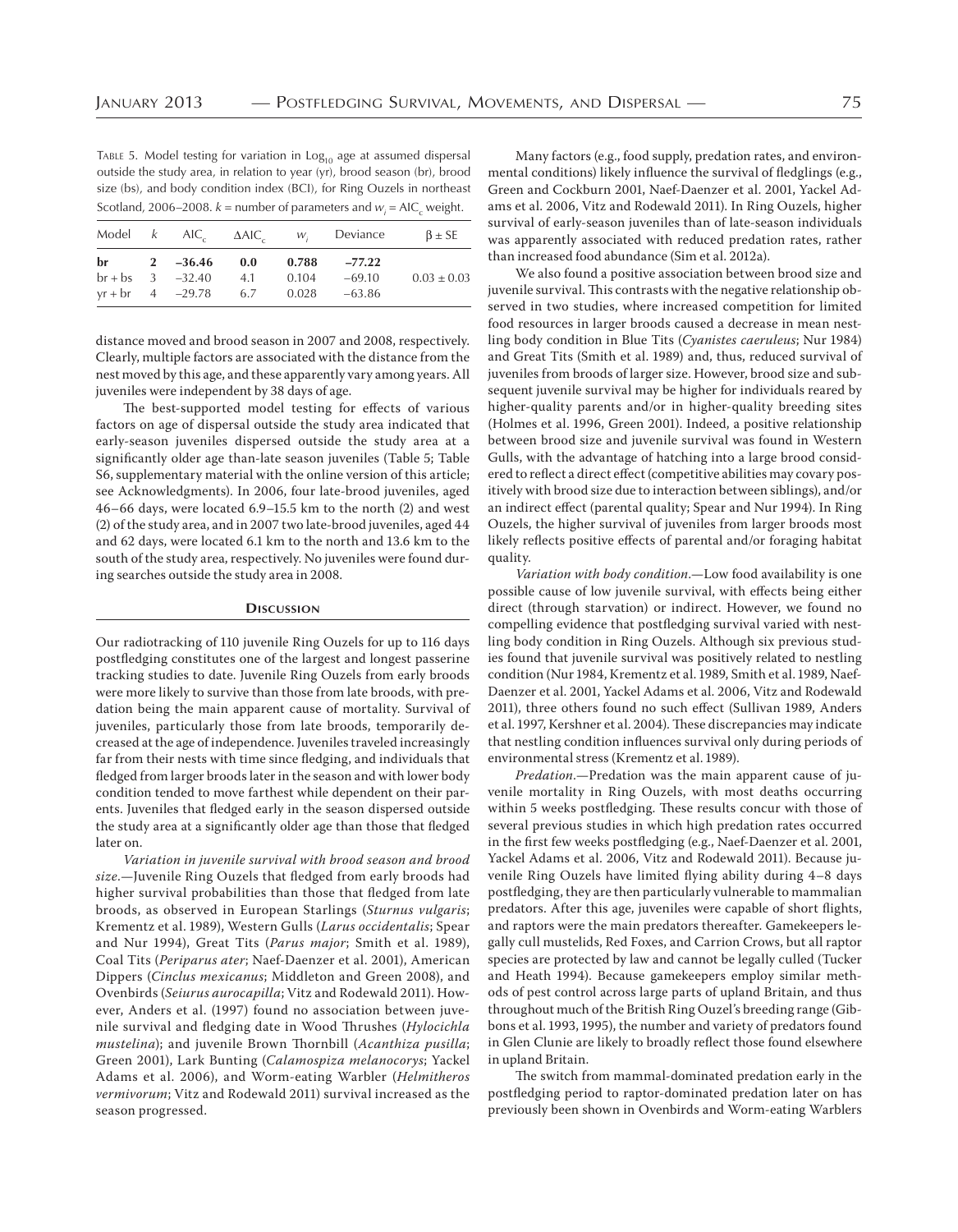(Vitz 2008). Avian predators were considered the main cause of mortality in juvenile Wood Thrushes (Anders et al. 1997, Schmidt et al. 2008) and Sprague's Pipits (Anthus spragueii; Fisher and Davis 2011), whereas mammals were considered the main predators of Lark Buntings (Yackel Adams et al. 2006).

*Independence from parental care*.—We found a temporary reduction in juvenile survival at the age of parental independence  $(26-33 \text{ days})$ , especially in late broods (Fig. 1). At this age, juveniles were no longer attended by their parents, had to forage for themselves, and were, thus, potentially more vulnerable to predation. Similar peaks in mortality at independence have previously been observed in Yellow-eyed Juncos (*Junco phaeonotus*; Sullivan 1989) and Wood Thrushes (Anders et al. 1997), but not in Eastern Meadowlarks (*Sturnella magna*; Kershner et al. 2004; Table 1). This second peak in juvenile Ring Ouzel mortality occurs mainly in late broods, coinciding with the period when predation pressure from raptors with recently fledged young is highest. Naef-Daenzer et al. (2001) also noted higher predation rates later in the season, causing reduced survival of fledgling Great and Coal tits.

*Juvenile movements and dispersal*.—Juvenile Ring Ouzels traveled increasingly far from their nests with increasing time since fledging (Fig. 2), in common with other passerines (Kershner et al. 2004, Berkeley et al. 2007, Vitz and Rodewald 2010, Fisher and Davis 2011). Clearly, there was substantial among-year variation in the distance moved by juveniles by age 26 days, possibly reflecting differences in the availability of invertebrate prey (Burfield 2002), the abundance of Bilberries or Crowberries (both important late summer food sources; Watson 1972, Sim et al. 2012a), weather conditions, or the abundance of predators.

Of the 32 juveniles that were considered to have dispersed outside the study area, 23 had moved unusually long distances  $(1.3-5.0 \text{ km})$  from their nest sites during the 10 days preceding their estimated dispersal date (6 were subsequently located outside the study area). Of the remaining nine, two were also subsequently located outside the study area. This suggests that the majority of juveniles that we lost track of did in fact disperse, rather than experience transmitter failure. Similar movements during 3-7 days prior to natal area dispersal have been observed in Wood Thrushes (Anders et al. 1997, Vega Rivera et al. 1998).

Juvenile Ring Ouzels from late broods dispersed outside the study area at an earlier age than those from early broods, which is similar to a pattern found in Wood Thrushes (Vega Rivera et al. 1998). Six late-brood juvenile Ring Ouzels were subsequently located outside the study area: three to the north, two to the west, and one to the south, providing no indication that these dispersal movements represented the commencement of their southward migration. Instead, they probably reflected their need to find suitable foraging habitat (Vega Rivera et al. 1998), most likely berryrich areas (Sim et al. 2012a).

*Conservation implications*.—A recent demographic study indicated that the Ring Ouzel's population growth rate (λ) was most sensitive to variation in apparent first-year survival, with most (63-68%) estimated first-year mortality occurring in the first five weeks postfledging (Sim et al. 2011). However, this level of mortality is unlikely to be sustainable without immigration into the study area (Sim et al. 2011). Nonetheless, our juvenile Ring Ouzel survival rates were not unusually low, being similar to those of the closely related Song Thrush (*Turdus philomelos*), Wood Thrush, Ovenbird, and Swainson's Thrush (*Catharus ustulatus*; for references, see Sim et al. 2011).

Predation was the main cause of mortality for juvenile Ring Ouzels, and finding ways to reduce predation may thus be appropriate for land managers who wish to improve the conservation status of this declining upland thrush. Such measures might include providing more tall, dense, vegetation close to nests, which may decrease predation risk through the provision of cover in which juveniles can hide from predators.

#### **ACKNOWLEDGMENTS**

Supplementary material is available with the online version of this article at dx.doi.org/10.1525/auk.2012.12008. We thank Invercauld Estate for cooperation with access to Glen Clunie. S. Redpath, J. Wilson, and S. Roos provided valuable comments on the manuscript. This study was funded by the Royal Society for the Protection of Birds, Scottish Natural Heritage, and the Cairngorms National Park Authority. J.L.L. was supported by the Natural Environment Research Council.

#### **LITERATURE CITED**

- Anders, A. D., D. C. Dearborn, J. Faaborg, and F. R. Thompson III. 1997. Juvenile survival in a population of Neotropical migrant birds. Conservation Biology 11:698-707.
- ANDERS, A. D., J. FAABORG, AND F. R. THOMPSON III. 1998. Postfledging dispersal, habitat use, and home-range size of juvenile Wood Thrushes. Auk 115:349-358.
- AUSPREY, I. J., AND A. D. RODEWALD. 2011. Postfledging survivorship and habitat selection across a rural-to-urban landscape gradient. Auk 128:293-302.
- BADYAEV, A. V., AND C. K. GHALAMBOR. 2001. Evolution of life histories along elevational gradients: Trade-off between parental care and fecundity. Ecology 82:2948-2960.
- BERKELEY, L. I., J. P. MCCARTY, AND L. L. WOLFENBARGER. 2007. Postfledging survival and movement in Dickcissels (*Spiza americana*): Implications for habitat management and conservation. Auk 124:396-409.
- BURFIELD, I. J. 2002. The breeding ecology and conservation of the Ring Ouzel *Turdus torquatus* in Britain. Ph.D. dissertation, University of Cambridge.
- BURNHAM, K. P., AND D. R. ANDERSON. 2002. Model Selection and Multimodel Inference: A Practical Information-Theoretic Approach, 2nd ed. Springer-Verlag, New York.
- Соосн, E., AND G. C. WHITE. 2008. Program MARK: "A gentle introduction." [Online.] Available at www.phidot.org/software/ mark/docs/book/.
- Eaton, M. A., D. E. Balmer, R. Cuthbert, P. V. Grice, J. Hall, R. D. Hearn, C. A. Holt, A. J. Musgrove, D. G. Noble, M. PARSONS, AND OTHERS. 2011. The State of the UK's Birds 2011. Royal Society for the Protection of Birds, Sandy, Bedfordshire.
- FISHER, R. J., AND S. K. DAVIS. 2011. Post-fledging dispersal, habitat use, and survival of Sprague's Pipits: Are planted grasslands a good substitute for native? Biological Conservation 144:263-271.
- GAILLARD, J. M., M. FESTA-BIANCHET, AND N. G. YOCCOZ. 1998. Population dynamics of large herbivores: Variable recruitment with constant adult survival. Trends in Ecology & Evolution 13:58-63.
- GENEVOIS, F., AND V. BRETAGNOLLE. 1994. Male Blue Petrels reveal their body mass when calling. Ethology, Ecology and Evolution 6:377-383.